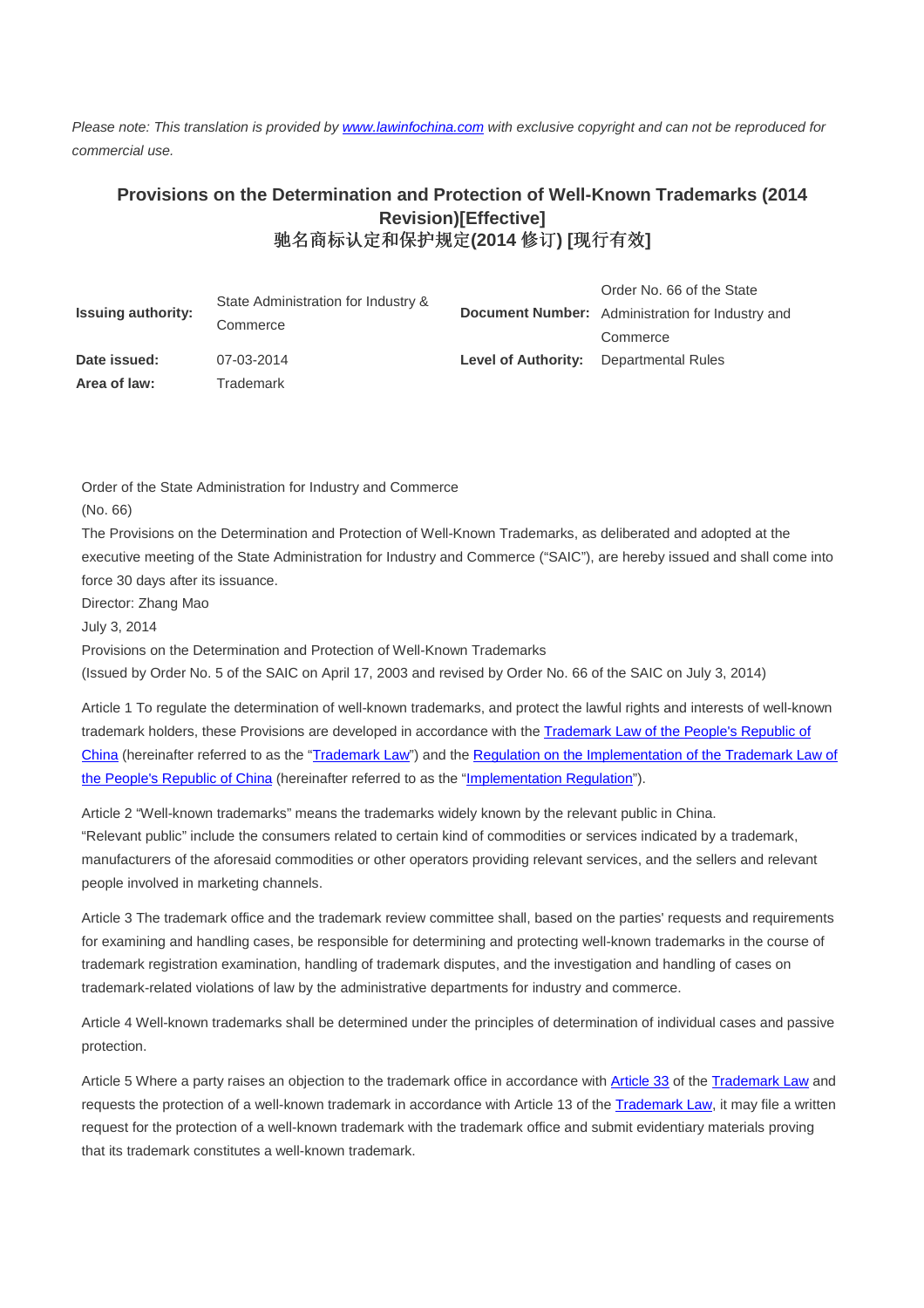Article 6 Where a party requests the protection of a well-known trademark in accordance with Article 13 of the Trademark Law in a case on the review of disapproval of trademark registration or a case on the request for the declaration of invalidation, it may file a written request for the protection of the well-known trademark with the trademark review committee and submit evidentiary materials proving that its trademark constitutes a well-known trademark.

Article 7 A case on a trademark-related violation of law involving the protection of a well-known trademark shall be under the jurisdiction of the administrative department for industry and commerce at or above the city (prefecture or autonomous prefecture) level. Where a party requests the investigation and handling of a trademark-related violation of law by the administrative department for industry and commerce and requests the protection of a well-known trademark in accordance with Article 13 of the Trademark Law, it may lodge a complaint with the administrative department for industry and commerce at or above the city (prefecture or autonomous prefecture) level at the place where the violation of law occurs, file a written request for the protection of a well-known trademark, and submit evidentiary materials proving that its trademark constitutes a well-known trademark.

Article 8 A party that requests the protection of a well-known trademark shall follow the principle of good faith, and be responsible for the authenticity of the facts and the submitted evidentiary materials.

Article 9 The following materials may be taken as evidentiary materials proving the compliance with paragraph 1, Article 14 of the Trademark Law.

(1) Materials proving the extent of knowledge of the trademark by the relevant public.

(2) Materials proving the duration of use of the trademark, such as the materials involving the history and scope of the use and registration of the trademark. If the trademark is unregistered, the materials proving that its duration of use is not less than five years shall be submitted. If the trademark is registered, the materials proving that has been registered for not less than three years, or has been continually used for not less than five years shall be provided.

(3) Materials proving the duration, extent and geographic scope of any publicity work of the trademark, such as the materials on the manners of advertising and sales promotion activities, geographic scope, types of publicity media and the quantity of advertisements in the recent three years.

(4) Materials proving that the trademark has been protected as a well-known one in China, or in any other country or region.

(5) Other evidentiary materials proving that the trademark is well-known, such as the materials on the sales revenue, market share, net profits, tax amount and sales territory of the principal commodities using this trademark in the recent three years.

For the purpose of the preceding paragraph, "three years" or "five years" means three years or five years before the date of application for the registration of a trademark against which an objection is raised, or the date on which the trademark registration application on the request for the declaration of invalidation is filed, and three years or five years before the request for the protection of a well-known trademark is filed in the investigation and handling of a case on a trademarkrelated violation of law.

Article 10 Where a party requests the protection of a well-known trademark in accordance with Articles 5 and 6 of these Provisions, the trademark office and the trademark review committee shall handle the request in a timely manner within the time limit prescribed in Articles 35, 37 and 45 of the Trademark Law.

Article 11 Where a party requests the investigation and handling of a trademark-related violation of law by the administrative department for industry and commerce in accordance with Article 7 of these Provisions, the administrative department for industry and commerce shall verify the complaint materials, and decide whether to docket the case or not in accordance with the relevant provisions of the Provisions on the Procedures for the Imposition of Administrative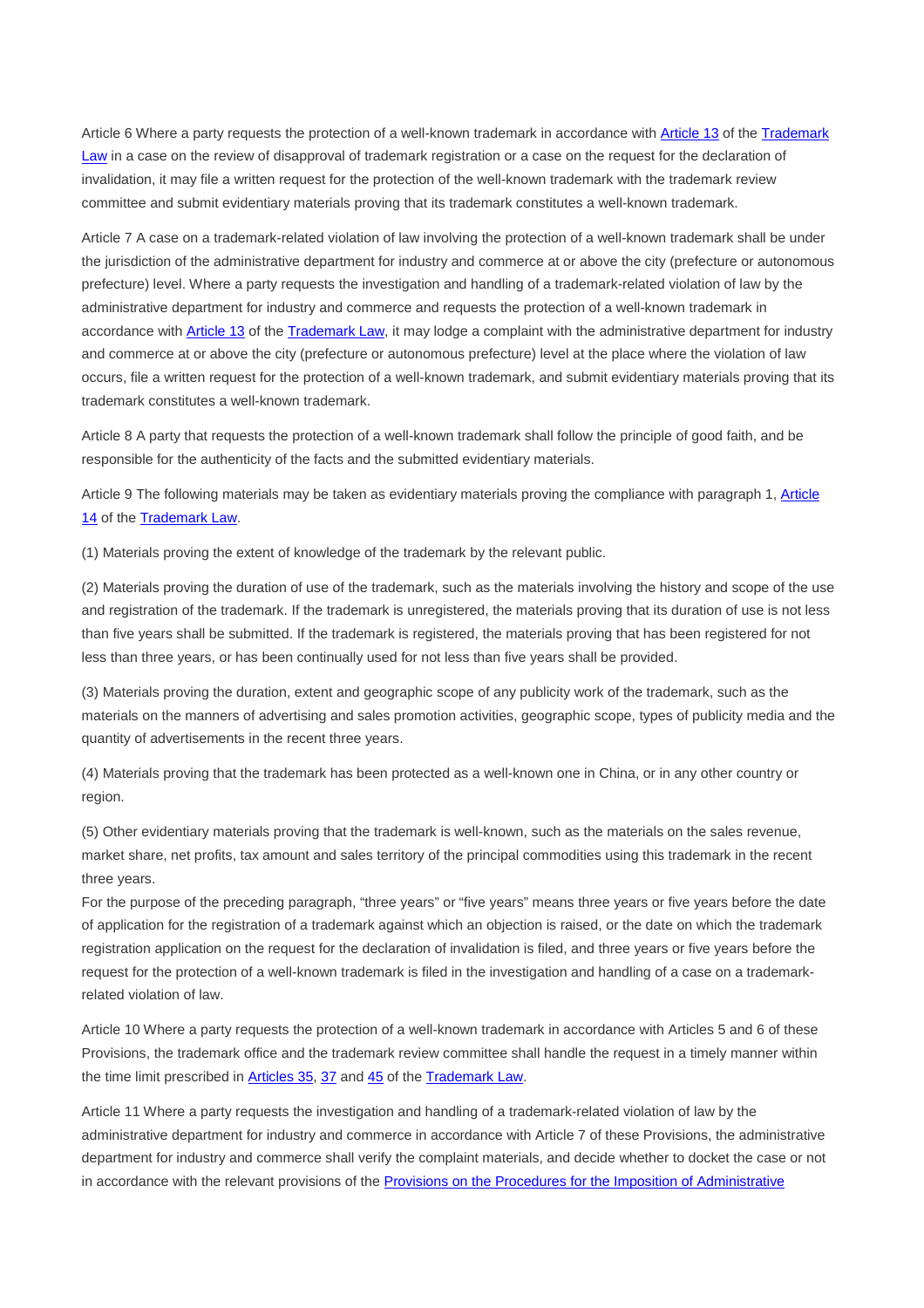Penalties by the Administrative Authorities for Industry and Commerce. If the administrative department for industry and commerce decides to docket the case, it shall conduct preliminary verification and examination on whether the request for the protection of a well-known trademark and the relevant evidentiary materials submitted by the party comply with Articles 13 and 14 of the Trademark Law, Article 3 of the Implementation Regulation and Article 9 of these Provisions. If the request complies with the relevant provisions upon preliminary examination, the administrative department for industry and commerce shall, within 30 days after docketing the case, submit the request for the determination of the well-known trademark and the duplicates of case materials to the administrative department for industry and commerce at the higher level. If the request fails to comply with the relevant provisions upon examination, the request shall be handled in a timely manner in accordance with the Provisions on the Procedures for the Imposition of Administrative Penalties by the Administrative Authorities for Industry and Commerce.

Article 12 The administrative department for industry and commerce of a province (autonomous region or municipality directly under the Central Government) shall verify and examine whether the materials on the determination of a wellknown trademark submitted by the administrative department for industry and commerce at the city (prefecture or autonomous prefecture) level within its jurisdiction comply with Articles 13 and 14 of the Trademark Law, Article 3 of the Implementation Regulation and Article 9 of these Provisions. If the materials comply with the relevant provisions upon examination, the administrative department for industry and commerce shall, within 30 days as of receipt of the materials on the determination of a well-known trademark, submit the request for the determination of a well-known trademark and the duplicates of case materials to the trademark office. If the materials fail to comply with the relevant provisions upon examination, the administrative department for industry and commerce shall return the relevant materials to the original authority docketing the case, which shall handle the request in a timely manner in accordance with the Provisions on the Procedures for the Imposition of Administrative Penalties by the Administrative Authorities for Industry and Commerce.

Article 13 The trademark office and the trademark review committee shall, when determining a well-known trademark, comprehensively consider all factors listed in paragraph 1 of Article 14 of the Trademark Law and Article 9 of these Provisions, but a precondition shall not be set to require the trademark to satisfy all the factors. When the trademark office and the trademark review committee determine a well-known trademark, if the verification of relevant information by the local administrative department for industry and commerce is required, the relevant local administrative department for industry and commerce shall provide assistance.

Article 14 Where the trademark office determines the constitution of a well-known trademark after examining the materials on the determination of a well-known trademark submitted by the administrative department for industry and commerce of a province (autonomous region or municipality directly under the Central Government), it shall give an official reply to the administrative department for industry and commerce of the province (autonomous region or municipality directly under the Central Government) that files the request.

The administrative department for industry and commerce that dockets the case shall handle the case in accordance with law within 60 days after the trademark office gives an official reply on the determination, and send a copy of the written decision on administrative penalty to the local administrative department for industry and commerce of the province (autonomous region or municipality directly under the Central Government), which shall report the case handling information and send the duplicate of the written decision on administrative penalty to the trademark office within 30 days as of the receipt of the copy of the written decision on administrative penalty.

Article 15 The administrative departments for industry and commerce at all levels shall strengthen the protection of wellknown trademarks in the registration and management of trademarks, and protect the lawful rights and interests of right holders and consumers. Where a trademark-related violation of law is suspected of any crime, the case shall be transferred to the judicial authority in a timely manner.

Article 16 In the course of trademark registration examination, handling of trademark-related disputes or the investigation